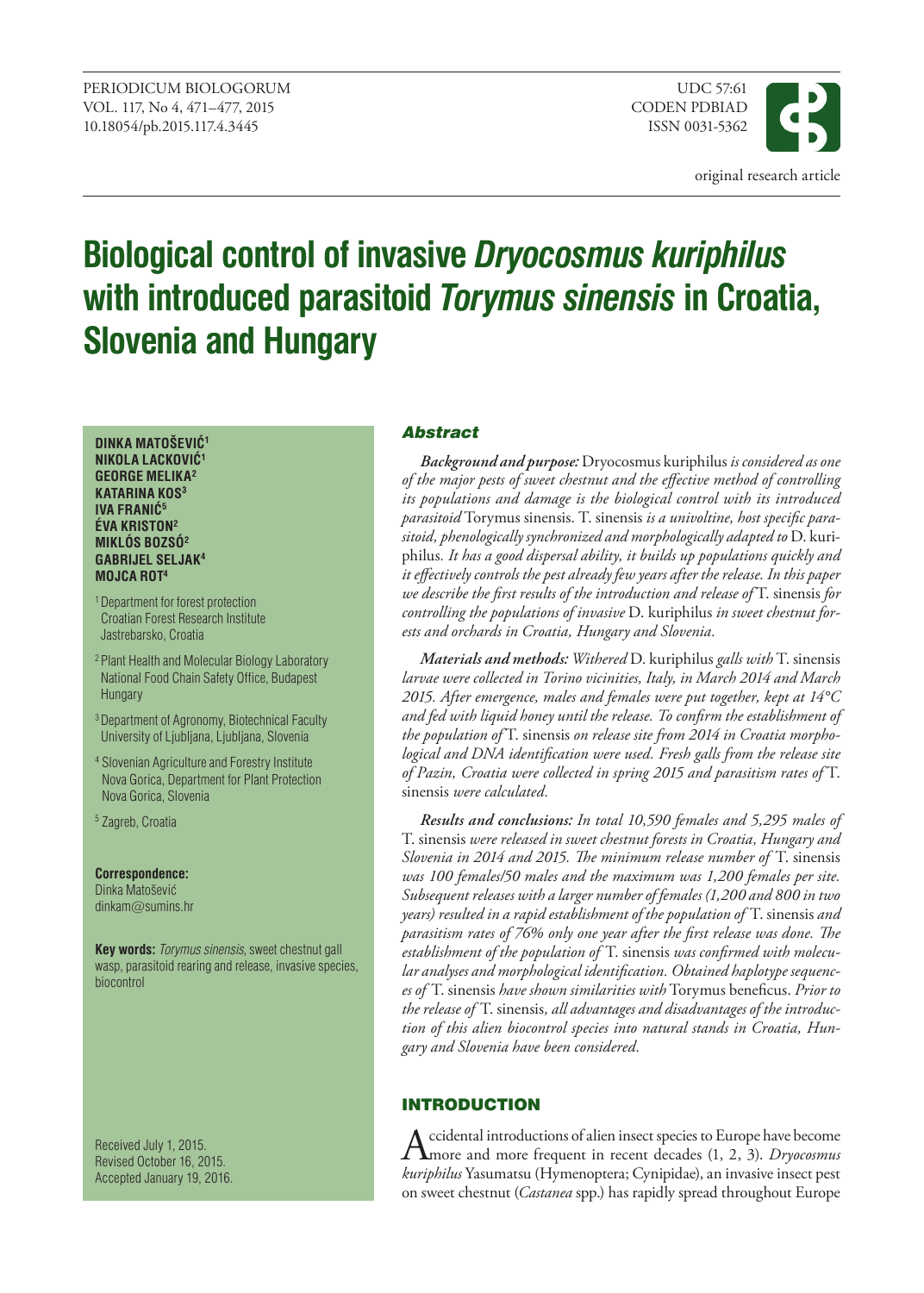since the introduction to Italy in 2002 (4, 5, 6). It is considered as one of the major pests on sweet chestnut, causing yield losses up to 80% (5). In its native range in China, *D. kuriphilus* populations are kept at low, non-damaging levels by natural enemies (7, 8, 9). This is not the case in the invaded countries (Japan, South Korea, the USA, Italy, Slovenia, Croatia, Hungary and France) where the indigenous parasitoids have already shifted onto the new host but their parasitism rates are low and have little influence on the population density of their host (7, 8, 10, 11, 12, 13). *Torymus sinensis* Kamijo (Hymenoptera: Torymidae) is a parasitoid coming from China like its host and has been proven to be the only effective method of controlling the populations of *D. kuriphilus*. This specific parasitoid has been successfully introduced to Japan, the USA, Italy and France and used in classical biological control and it has reduced the populations of *D. kuriphilus* to tolerable levels (infestation less than 30%) (6, 14, 15, 16, 17, 18,). Adults of *T. sinensis* emerge from withered galls in early spring and, after mating, females lay eggs into newly formed galls, either onto the body surface of the host larva or on the wall of the larval chamber. The parasitoid larva feeds ectoparasitically on the pest's mature larva and pupates during late winter (6). *T. sinensis* is univoltine, host specific parasitoid, phenologically synchronized and morphologically adapted to *D. kuriphilus*. It has good dispersal abilities, it builds up populations quickly and it effectively controls the pest already few years after the release (6, 17). In Italy, on sites with releases of *T. sinensis* in 2005 and 2006, in 6-7 years parasitism rates have reached on average  $67%$  (up to  $95%$  in some sites (17)). All these traits influence the host populations and reduce the number of galls and the damage to tolerable levels.

Studies of native parasitoids have shown that *D. kuriphilus* has recruited a number of oak gall wasp generalist parasitoids, among which are several species from the genus *Torymus* (*T. flavipes* (Walker)*, T. geranii* (Walker)*, T. notatus* (Walker), *T. auratus* (Müller)) (11, 12, 13, 19). However, the effectiveness of the native parasitoids is by far not enough to suppress the populations of *D. kuriphilus* and keep them under economic threshold, so the average percentage of parasitism is low, around  $2 - 4.5\%$  (12, 15)

The introduction of *T. sinensis* is one of the successful cases of biological control of highly invasive species (14, 15, 16, 17). Considering *T. sinensis* as a valid and successful management option against *D. kuriphilus*, Croatia, Hungary and Slovenia have started to introduce this parasitoid species to native sweet chestnut stands and orchards, evaluating beforehand all the advantages and disadvantages of releasing this "planned biological invasion" to natural forest stands, since *T. sinensis* is an alien species as well.

The aim of this paper is to present the first results of the introduction and release of *T. sinensis* for controlling the populations of *D. kuriphilus* in sweet chestnut forests and orchards in Croatia, Hungary and Slovenia.

# MATERIAL AND METHODS

#### Rearing and release

The same laboratory rearing method of *T. sinensis* was used in Croatia, Slovenia and Hungary. Withered *D. kuriphilus* galls with *T. sinensis* larvae were collected on 11th March 2014 and 2<sup>nd</sup> March 2015 in Borgo d'Ale, Piemonte, Italy in a sweet chestnut orchard. More than 12,000 galls were collected. The parasitism rate of *T. sinensis* in collected galls was more than 90% (17, G. Bosio, personal communication). After the collection, the galls were stored in the refrigerator at 4°C, in glass jars with aerated tops, app. 70 galls per jar in the following entomological laboratories: Croatian Forest Research Institute, Plant Health and Molecular Biology Laboratory, National Food Chain Safety Office, Hungary, and Slovenian Agriculture and Forestry Institute Nova Gorica, Department for Plant Protection. On 1<sup>st</sup> April 2014 and 1<sup>st</sup> April 2015 the galls were taken out from the fridge and were then kept at room temperature (20-22°C, L:D 12:12) until the emergence of adults. The glass jars were divided in lots, and each lot was taken out in weekly intervals. This has provided us with a constant supply of fresh adults which could be released in the field within few days.

After the emergence, males and females were put into 50 ml plastic centrifuge tubes with plastic tops (10 females and 5 males per tube) and fed with drops of liquid honey. They were kept in a climatic chamber at 14°C (L:D 12:12) until release, with honey checked and changed every second to fourth day. All the released adults were less than a week old on the day of the release in Croatia and Slovenia and three week old females were also released in Hungary. The sweet chestnuts in the forests and orchards were checked once per week for the development of leaves and galls to determine the optimal gall size and release date for each site. Field releases (Figure 1) were done on 11<sup>th</sup> April 2014 in Croatia, 26<sup>th</sup> May 2014 in Hungary, from 16<sup>th</sup> April to 19<sup>th</sup> April 2015 in Croatia, from 28<sup>th</sup> April to 25<sup>th</sup> May 2015 in Hungary and from 22<sup>nd</sup> April to 29<sup>th</sup> April in Slovenia.

To confirm the establishment of the population of *T. sinensis* on release sites from 2014, withered galls were collected in March 2015 (localities shown in Table 1) and stored in rearing cages at room temperature (20-22°C). After a few days, parasitoid adults emerged. They were stored in alcohol (70%) and identified morphologically and by means of molecular biology, using a segment of barcode marker described by Folmer et al. (1994) (20).

# DNA protocols and identification

Insect DNA was extracted from 68 specimens (Table 1) using GenEluteTM Mammalian Genomic DNA Kit (Sigma, USA) following the manufacturer's protocol. Amplification was carried out with conventional PCR in 25 µl reactions containing 2 mM of MgCl2, 100 µM of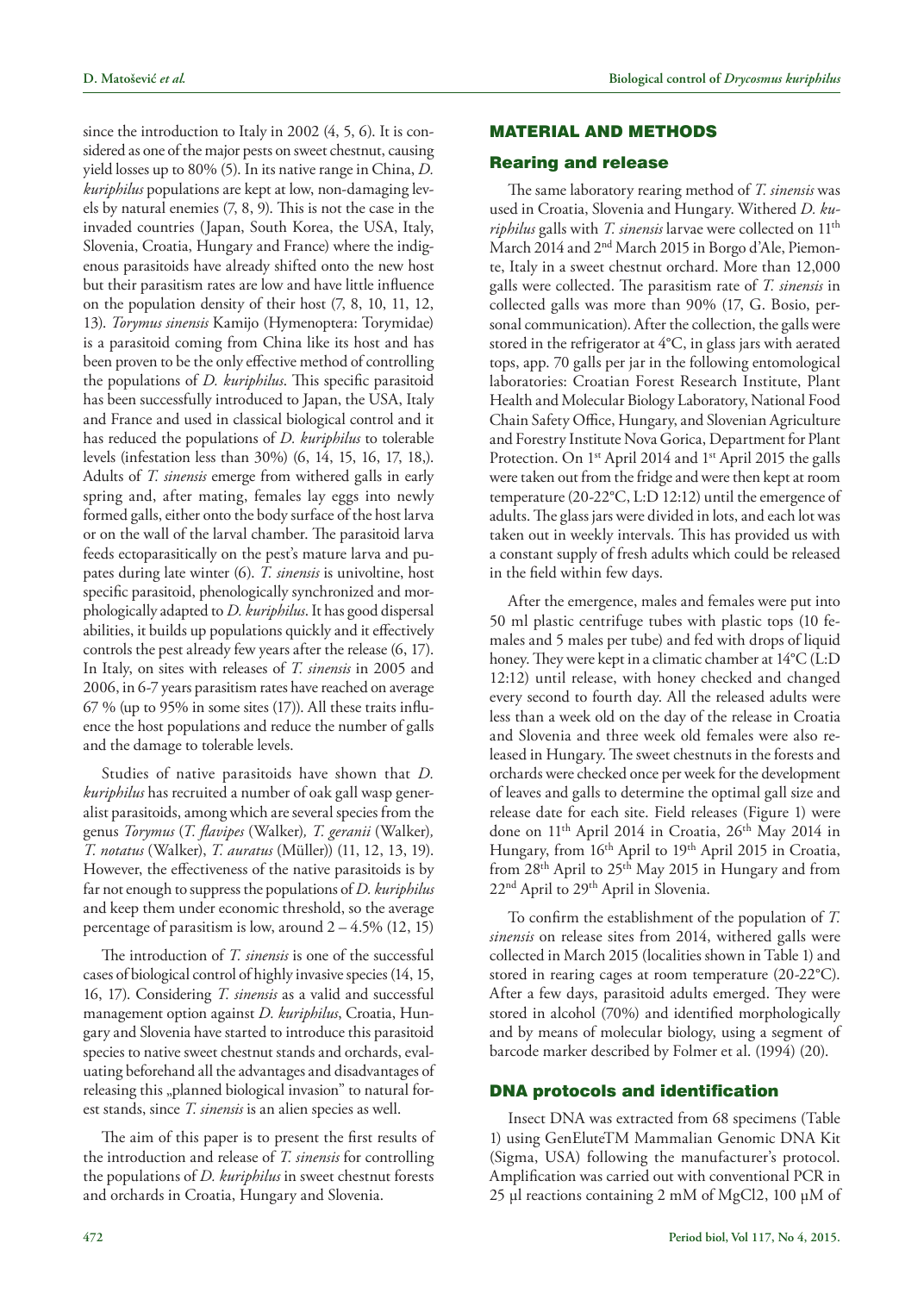77 Slovenia, Ravnica,<br>Nova Gorica

**Table 1.** *Locality codes, coordinates and the number of specimens for morphological and molecular identification of Torymus sinensis on* 

45.973611, 13.6875 8

68

|      | sites in Croatia, Italy and Slovenia |                |                                          |           |  |  |  |  |  |  |  |  |  |
|------|--------------------------------------|----------------|------------------------------------------|-----------|--|--|--|--|--|--|--|--|--|
| Code |                                      | Locality       | Coordinates $(X, Y)$                     | Specimens |  |  |  |  |  |  |  |  |  |
|      | 69                                   |                | Croatia, tunel Učka 45.314274, 14.243933 | 10        |  |  |  |  |  |  |  |  |  |
|      | 71                                   | Croatia, Ozalj | 45.606554, 15.464357                     | 10        |  |  |  |  |  |  |  |  |  |
|      | - 72                                 |                | Croatia, Samobor 45.791143, 15.672134    | 10        |  |  |  |  |  |  |  |  |  |

73 Croatia,Pazin 45.233318, 13.918450 10 74 Slovenia, Vrtojba, 45.913.980, 13.617.860 10 75 Italy, Borgo d' Ale 45.367584, 8.053120 10

dNTPs (Fermentas, Lithuania), 0,5 µM of each primer HCO (20) and 1859F (21), 1U of Taq polymerase (Fermentas) and 2µl of template DNA. Thermocycling consisted of an initial denaturation step at 94°C (2 min), which was followed by 45 cycles at 94°C (1 min), 50°C (1 min 30 s) and 70°C (1 min 30 s) and final extension step at 70°C (10 min). All reactions contained a negative control and were checked for amplification by gel electrophoresis. Confirmed products were purified and directly sequenced with HCO at Macrogen Europe (Amsterdam, Netherlands). The resulting sequences were delivered electronically.

Chromatograms were manually verified and the sequences were aligned using ClustalW algorithm implemented in BioEdit (22). Diversity indices and test of genetic differentiation estimates were calculated using DnaSP (23). Basic local alignment search (BLAST) (24) at NCBI Gene Bank was performed, with the divergence limit for species delimitation calculated according to Meier et al. (2006) (25), using MEGA 6 (26). Haplotype determination was performed using TCS 1.21 (27, 28)

#### Morphological identification and parasitism rates

For the identification of adult parasitoids, an unpublished key generated by R. R. Askew (Manchester, UK) was used, which has been a basic identification tool in use for decades in the research of parasitoid communities of oak gall wasps. The catalogue of oak gall wasp parasitoids (29) is based exclusively on this key. The part of the key with *Torymus* species is based mainly on Graham et al. (1998) (30) revision work. The part of the key generated by R.R. Askew for the identification of *Torymus* species does not include *T. sinensis,* so we added the necessary diagnostic characters for the identification of *T. sinensis*. The adopted key for European *Torymus* species which attack oak gall wasps and *D. kuriphilus* is still under revision

and will be published later with important notes on *Torymus* larvae's morphology.

For parasitism rates, 357 withered *D. kuriphilus* galls were collected in February 2015 in Pazin, Croatia (release site from 2014, area 13 ha). The parasitism rate was calculated: % of *T. sinensis* parasitism = (the number of larval chambers/the number of *T. sinensis* emerged)\*100. In June 2015, fresh, spring *D. kuriphilus* galls were collected from the same site and 129 galls were dissected. In dissected galls larval chambers, the number of *T. sinensis* larvae, *D. kuriphilus* larvae and pupae, and other parasitoid larvae were counted and parasitism rates were calculated (% of *T. sinensis* parasitism = (the number of larval chambers/the number of *T. sinensis*)\*100. Parasitism rates were not calculated for the release localities in Slovenia and Hungary.

#### RESULTS

Slovenia, Croatia and Hungary have done a joint research of native parasitoids that have shifted to *D. kuriphilus* using the same methods since 2010 (unpublished data). This cooperation has led to joint efforts in using same methods for the raising and release of *T. sinensis* at the same time in all three countries.

#### Croatia

First males started to emerge 10 days after being placed at room temperatures and after two days the females started to emerge. The emergence stopped after 7 days. When put into the same tubes, males and females started to mate immediately. No mortality among males or females was noticed when they were kept at constant 14°C and fed with liquid honey.

The first release in Croatia was done on 11th April 2014 in Pazin in sweet chestnut forest of 13 ha (1,200 females/600 males). The adults emerging from the withered galls from this locality in early spring 2015 were confirmed as *T. sinensis* (both by DNA and morphologically), so the establishment of the population can be confirmed. The parasitism rate after the first year's release on Pazin site was 7.3 %. In 2015 additional 800 females/400 males were released on the same site. The parasitism rate after two year's releases calculated by dissection of galls was 75.58 %.

In 2015, a total of 9,500 *T. sinensis* (6,340 mated females and 3,170 males) were released across 37 sites in continental and coastal Croatia (Figure 1). The area of release did not cover all sweet chestnut stands in Croatia. The number of females/males released varied across sites and was chosen according to the size of the forests and the intensity of infestation with *D. kuriphilus.* Most of the parasitoids flew away right after the release and some ovipositions were observed in the field.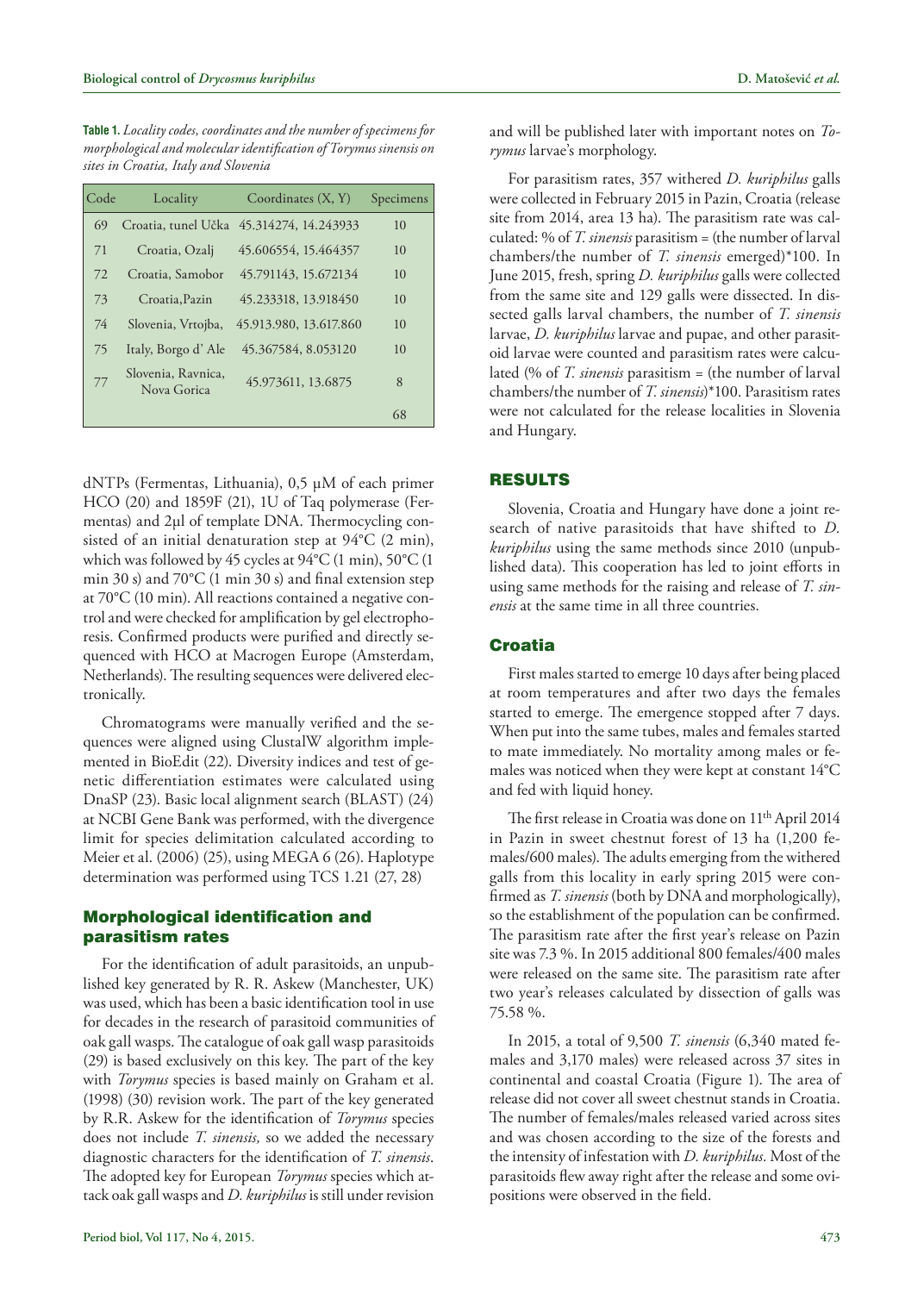

**Figure 1:** *Release sites of Torymus sinensis in Croatia, Hungary and Slovenia (red dots) and localities (not release sites) where T. sinensis was found in 2015 (green diamonds)*

#### **Hungary**

In Hungary the first release of *T. sinensis* was done in 2014 in three localities: Dobri, Kerkateskánd and Tornyiszentmiklós, in Zala County, the most south-western corner of Hungary, not far from the Slovenian border, on 9<sup>th</sup> April. In the first experiments isolators from fine mesh were used, a branch with 50-80 buds was enclosed by 1st April. *D. kuriphilus* galls started to form in the first week of April. In Dobri three isolators were put onto two chestnut trees, 20 females and 10 males were released into each of isolators on 9<sup>th</sup> April. In Kerkateskánd 2 isolators were put out with the same number of *T. sinensis* females and males per isolator on the same day as in Dobri. Isolators were removed from the trees on 23rd April, after all *T. sinensis* females died. In autumn, 10 galls were collected from each branch, which were earlier covered with isolators, and the dissection of collected galls showed the presence of *T. sinensis* larvae. In each of dissected galls at least one *T. sinensis* larvae was found. Later DNA analysis showed that the larvae belong to *T. sinensis*. On 26th May 2014 *T. sinensis* females were released onto two trees in Kerkateskánd (50 females) and Tornyiszentmiklós (200 females). In 2015, *T. sinensis* was released in Zala and Somogy counties. In Zala, 100 females in Tornyiszentmiklós and 150 females in Dobri were released. In Somogy County, near Iharosberény 1,950 mated females were released on 15 points (Figure 1). The parasitism rates after the release in 2014 were not calculated for Hungary.

#### Slovenia

The first release of *T. sinensis* in Slovenia was on 22nd April 2015 in chestnut orchard in Vrtojba. In two weeks 100 mated females and 50 males per location were released on six locations in Slovenia (Figure 1).

Additionally in 2015 the collecting of overwintered galls was done in March and April in natural stands of sweet chestnut on several locations in Slovenia. Morphological identification confirmed the occurrence of parasitoid *T. sinensis* throughout the country (Baske, Orehovica, Ljubljana, Kostanjevica, Čatež ob Savi, Log and Rogatec) (Figure 1 in green diamonds), although in 2014 galls were collected on the same locations and not a single specimen of *T. sinensis* was found. Genetical analyses con-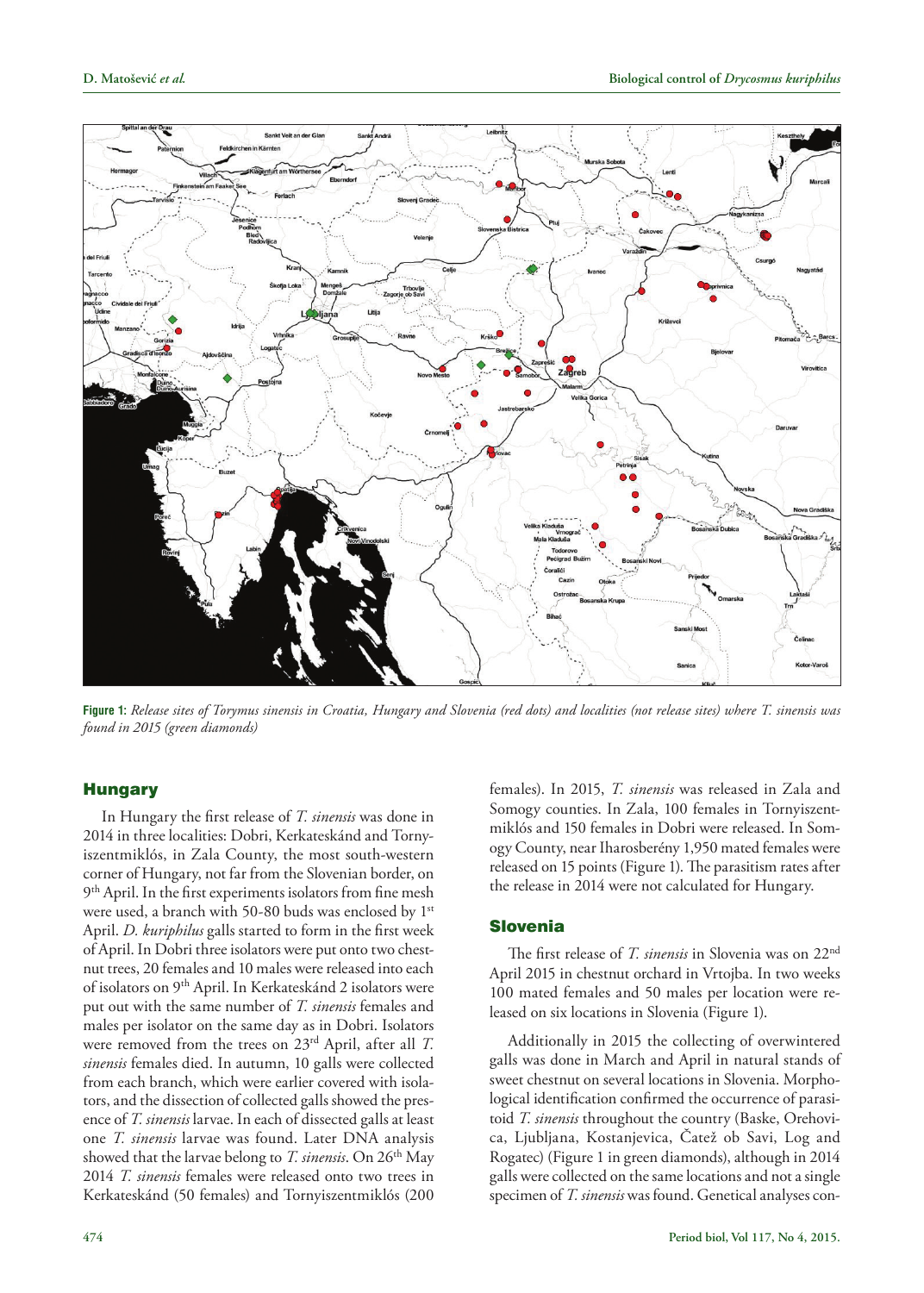| No |                   | GenBank<br>record |          | Haplotypes |   |                                                                                           |   |             |   |  |   |          |    |    |    |    |    |    |    |    |    |
|----|-------------------|-------------------|----------|------------|---|-------------------------------------------------------------------------------------------|---|-------------|---|--|---|----------|----|----|----|----|----|----|----|----|----|
|    | <b>Species</b>    |                   |          |            | 2 | 3                                                                                         | 4 | $5^{\circ}$ | 6 |  | 8 | $\Omega$ | 10 | 11 | 12 | 13 | 14 | 15 | 16 | 17 | 18 |
| 1  | Torymus sinensis  | AB070492          |          |            |   | 99.3 97.7 98.0 98.3 97.7 97.7 98.7 97.7 97.7 97.0 98.3 97.3 97.3 97.3 98.3 97.3 98.3 98.7 |   |             |   |  |   |          |    |    |    |    |    |    |    |    |    |
| 2  | T. sinensis       | AB070490          |          |            |   | 98.7 97.7 98.0 99.0 97.7 97.7 99.3 97.7 97.7 97.0 98.3 97.3 97.3 97.3 99.0 97.3 98.3 98.7 |   |             |   |  |   |          |    |    |    |    |    |    |    |    |    |
| 3  | T. sinensis       | AB070489          |          |            |   | 98.7 97.7 98.0 98.3 98.3 98.3 98.7 98.3 97.7 97.0 98.3 97.3 97.3 97.3 98.3 98.0 97.7 99.3 |   |             |   |  |   |          |    |    |    |    |    |    |    |    |    |
| 4  | T. sinensis       | AB070488          |          |            |   | 98.7 97.7 98.0 99.0 97.7 97.7 99.3 97.7 97.7 97.0 98.3 97.3 97.3 97.3 99.0 97.3 98.3 98.7 |   |             |   |  |   |          |    |    |    |    |    |    |    |    |    |
| 5  | T. sinensis       | AB070491          |          |            |   | 98.3 97.3 97.7 98.7 97.3 97.3 99.0 97.3 97.3 96.7 98.0 97.0 97.0 97.0 98.7 97.0 98.0 98.3 |   |             |   |  |   |          |    |    |    |    |    |    |    |    |    |
| 6  | T. sinensis       | AB070487          |          |            |   | 98.3 97.3 97.7 98.7 98.0 98.0 99.0 98.0 97.3 96.7 98.0 97.0 97.0 97.0 98.7 97.7 98.0 99.0 |   |             |   |  |   |          |    |    |    |    |    |    |    |    |    |
| 7  | T. sinensis       | AB070485          |          |            |   | 98.3 97.3 97.7 99.3 97.3 97.3 99.0 97.3 97.3 96.7 98.0 97.0 97.0 97.0 98.7 97.0 98.0 98.3 |   |             |   |  |   |          |    |    |    |    |    |    |    |    |    |
| 8  | Torymus beneficus | AB070479          | .ਦੇ<br>Z |            |   | 98.3 98.0 98.3 98.0 98.0 98.0 98.3 97.7 98.0 97.3 99.3 97.7 97.7 97.7 98.0 97.7 97.3 98.3 |   |             |   |  |   |          |    |    |    |    |    |    |    |    |    |
| 9  | T. beneficus      | AB070478          |          |            |   | 98.3 98.0 98.3 98.0 98.0 98.0 98.3 97.7 98.0 97.3 99.3 97.7 97.7 97.7 98.0 97.7 97.3 98.3 |   |             |   |  |   |          |    |    |    |    |    |    |    |    |    |
| 10 | T. beneficus      | AB070477          |          |            |   | 98.3 98.0 98.3 98.0 98.0 98.0 98.3 97.7 98.0 97.3 99.3 97.7 97.7 97.7 98.0 97.7 97.3 98.3 |   |             |   |  |   |          |    |    |    |    |    |    |    |    |    |
| 11 | T. beneficus      | AB070476          |          |            |   | 98.3 98.0 98.3 98.0 98.0 98.0 98.3 97.7 98.0 97.3 99.3 97.7 97.7 97.7 98.0 97.7 97.3 98.3 |   |             |   |  |   |          |    |    |    |    |    |    |    |    |    |
| 12 | T. sinensis       | AB070486          |          |            |   | 98.0 97.0 97.3 98.3 97.0 97.0 98.7 97.0 97.0 96.3 97.7 96.6 96.7 96.7 98.3 96.7 97.7 98.0 |   |             |   |  |   |          |    |    |    |    |    |    |    |    |    |
| 13 | T. sinensis       | AB070484          |          |            |   | 98.0 99.0 99.3 97.7 99.0 99.0 98.0 98.7 99.0 98.3 98.3 98.7 98.7 98.7 97.7 98.7 97.0 98.0 |   |             |   |  |   |          |    |    |    |    |    |    |    |    |    |
| 14 | T. sinensis       | AB070483          |          |            |   | 97.7 99.3 99.0 97.3 98.7 98.7 97.7 98.3 98.7 98.7 98.0 99.0 99.0 99.0 97.3 98.3 96.7 97.7 |   |             |   |  |   |          |    |    |    |    |    |    |    |    |    |
| 15 | T. sinensis       | AB070482          |          |            |   | 97.7 98.7 99.0 97.3 99.3 99.3 97.7 99.0 98.7 98.0 98.0 98.3 98.3 98.3 97.3 99.0 96.7 98.3 |   |             |   |  |   |          |    |    |    |    |    |    |    |    |    |
| 16 | T. beneficus      | AB070502          |          |            |   | 96.3 96.0 96.3 95.6 96.0 96.0 96.0 95.6 96.0 95.3 96.3 95.6 95.6 95.6 95.6 95.3 96.0      |   |             |   |  |   |          |    |    |    |    |    |    |    |    |    |

**Table 2.** *A selection of BLAST results at NCBI GenBank. The identity of haplotype sequences to the most similar sequences found on GenBank is displayed. Sequences within 2.7 % divergence for species delimitation are shown in bold. The first most divergent taxon is shown in grey.*

firmed the presence of *T. sinensis* in Vrtojba and Ravnica. The parasitism rates were not calculated for Slovenia because 2015 was the first year of release.

# Population genetic analysis

Cladistic analysis of 68 300bp long nucleotide sequences yielded 18 haplotype sequences based on 17 polymorphic loci. Overall haplotype diversity was Hd ± (SD) 0.855 (0.028), nucleotide diversity  $\pi \pm$  (SD) 0.012 (0.001) and mean number of pairwise differences was MNPD 3.554.

Ninety-five percent of intraspecific Kimura-2-parameter distances between haplotypes were found within the interval of  $0.3 - 2.7$  % and the higher value was used as a cut-off to define the limit for species identification (25). Basic local alignment search (BLAST) with all determined haplotypes showed high similarity with available sequences of *T. sinensis*, and a few sequences of *Torymus beneficus* Yasumatsu & Kamijo were described and deposited in NCBI GenBank by Yara (2004) (31) (Table 2).

#### **DISCUSSION**

In total 10,590 females and 5,295 males were released in Croatia, Hungary and Slovenia in 2014 and 2015. Within the area of release there are huge and unbroken complexes of sweet chestnut forests where *T. sinensis* will find suitable host and disperse freely in all directions. During the early years of the release, the population of *T. sinensis* will disperse slowly and, over the years, the dispersion will be faster and exponential (6, 14, 17). Italian experience has shown that two release sites 8 km away from each other will see the merging of the populations of the parasitoid in 5 years, two sites 20 km apart in 7 years (17, 32). The minimum release per site in Croatia, Slovenia and Hungary was 100 females/50 males according to the experiences of Italian colleagues (15). Propagule pressure is a combined measure of the number of individuals of a species released (propagule size) and the number of release events (propagule number) (33, 34). As the number of releases or the number of individuals released increases, propagule pressure also increases. To increase the propagule pressure and the possibility of a successful establishment of *T. sinensis* populations, up to 1,200 females were released on some sites in Croatia (with additional release of 800 females on the same site) and 200 females were released again on the same site in Hungary in 2015. This has proven to be an efficient method as the population in Pazin, Croatia has been very quickly established. In the forest of an area of 13 ha after only two years parasitism rate has been 76 %, while similar parasitism rates have been observed on Italian sites after 6-7 years after releasing 100 females (17). Our experience with the release of a high number of females/males on one locality shows that it is possible to achieve high parasitism rates only one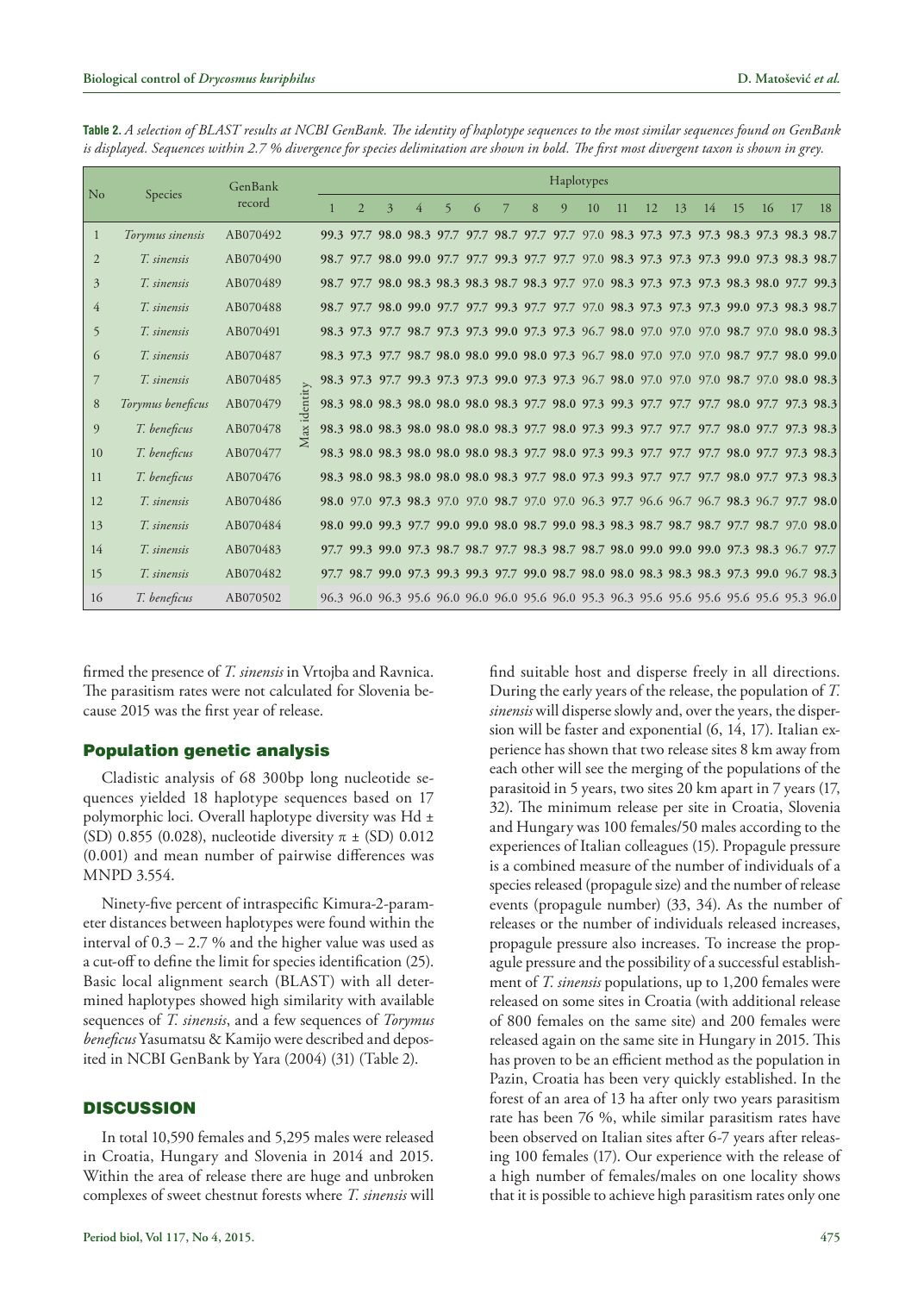year after the release (two releases). Previous research on parasitoids in Pazin has not shown the presence of *T.* sinensis (12), so present high parasitism rate can be attributed to the release of this parasitoid species. Pazin site will be used as a first collecting site for *T. sinensis* in Croatia and Tornyiszentmiklós will be used in Hungary. Molecular analysis has also given unexpected results: on two sites in Slovenia (Vrtojba and Ravnica) and two sites in Croatia (Tunel Učka, Samobor) *T. sinensis* was identified although there was no official and registered release on these sites. Morphological identification has also shown presence of *T. sinensis* on several sites across Slovenia. This presence of *T. sinensis* could be a result of unregistered release or natural spread from Italy where the introduced parazitoid has been widely released in the last 10 years (17). This finding will only facilitate and speed up the establishment and spread of *T. sinensis* populations in Croatia and Slovenia as this and the released populations will merge and disperse.

According to the high similarity of obtained haplotype sequences with the COI barcode sequences of *T. sinensis* deposited in GenBank, it can be concluded that the identification of analysed specimens was positive. However, similarity with a few sequences of *T. beneficus* was also observed (Table 2). A phylogenetic similarity between these two species was already reported in eastern Asia (31, 35), where a late-spring strain of *T. beneficus* was found to be phylogenetically closely related to *T. sinensis*. The same author reported a higher level of hybridization between these two taxa, indicating a relatively recent speciation and a low level of genetic divergence, the fact that can complicate species delimitation even by means of molecular biology.

Prior to the release of *T. sinensis*, all advantages and disadvantages of the introduction of this alien biocontrol species into natural stands in Croatia, Hungary and Slovenia have been considered. The introduction of *T. sinensis* as a viable management option for biological control of *D. kuriphilus* with the identification, assessment and weighing up of all adverse and beneficial effects of the introduction of a biological control agent (especially an alien species) was discussed prior to the introduction (5, 9, 36, 37). Croatia, Hungary and Slovenia have taken into account all known environmental risks, as well as the benefits, and decided to release *T. sinensis* into natural habitats although some references point out insufficient data of performing accurate risk assessment on *T. sinensis* (9, 37). *Torymus sinensis* is considered specific to *D. kuriphilus (6),* but recent research has found possible shift to non-target species particularly onto oak gall wasp, *Biorhiza pallida* (37). However, the evidence provided by the authors are too weak to make serious conclusions and further research is in need to confirm this host shift to oak gall wasps. These risks and shifts to non-target species are difficult to quantify and there is a possibility that they would be present in the *T. sinensis* range in the future.

However, all the experiences and results from Japan, the USA, Italy and France (6) have shown that *T. sinensis* is an effective biocontrol agent and that it manages to supress the populations of *D. kuriphilus* and the damage it makes to sweet chestnut forests and orchards. In Croatia, Slovenia and Hungary native *Torymus* species have shifted to *D. kuriphilus* (12, Matošević, Melika and Kos unpublished data) and our future research must focus on interactions between these native parasitoid species and the introduced *T. sinensis.* Nevertheless, we consider *T. sinensis* to be a safe and efficient biological control against *D. kuriphilus*, but further research on its spread, parasitism rates and possible shifts onto non-target species must be done.

*Acknowledgment: The authors would like to thank Giovanni Bosio and Ambra Quacchia for their help in collecting the galls, valuable advice on the rearing and releasing of the parasitoids and numerous other helpful comments. Dinka Matošević would like to thank Blaženka Ercegovac, Anton Brenko, Zlatko Huljina for help in field and laboratory work, and Ivana Pešut and Goran Videc for recognising the importance of biological control in Croatian forestry. The project in Croatia was supported by Ministry of Agriculture, IPP programme 2014, 2015 and partially supported by "Hrvatske šume". George Melika and Eva Kriston were supported by OTKA (Hungarian Scientific Research Fund) K101192 grant. The project in Slovenia was supported by The Administration of the Republic of Slovenia for Food Safety, Veterinary and Plant Protection.*

#### REFERENCES

- **1.** ROQUES A, 2010 Alien forest insects in a warmer world and a globalised economy: impacts of changes in trade, tourism and climate on forest biosecurity. *New Zealand Journal of Forestry Science, 40 Suppl:* 77–94
- **2.** ROQUES A, KENIS M, LEES D, LOPEZ-VAAMONDE C, RA-BITSCH W, RASPLUS J Y, ROY D 2010 Alien terrestrial arthropods of Europe. *BioRisk, 4, Special Issue*
- **3.** MATOŠEVIĆ D, PAJAČ ŽIVKOVIĆ I 2013 Strane fitofagne vrste kukaca i grinja na drvenastom bilju u Hrvatskoj. *Šumarski list 137(3–4):* 191–203
- **4.** BRUSSINO G., BOSIO G, BAUDINO M, GIORDANO R, RA-MELLO F, MELIKA G. 2002 Nuovo cinipide galligeno in Piemonte. Pericoloso insetto esotico per il castagno europeo. *L'Informatore Agrario* 37: 59–61
- **5.** EFSA 2010 Risk assessment of the oriental chestnut gall wasp, *Dryocosmus kuriphilus* for the EU territory and identification and evaluation of risk management options. *EFSA Journal*. 8 (6): 1–114
- **6.** MATOŠEVIĆ D, QUACCHIA A, KRISTON É, MELIKA G 2014 Biological Control of the Invasive *Dryocosmus kuriphilus* (Hymenoptera: Cynipidae) – an Overview and the First Trials in Croatia. *South-east Eur for 5 (1):* 3–12 DOI: <http://dx.doi.org/10.15177/seefor.14-05>
- **7.** AEBI A, SCHÖNROGGE K, MELIKA G, ALMA A, BOSIO G, QUACCHIA A, PICCIAU L, ABE Y, MORIYA S, YARA K, SE-LJAK G, STONE GN 2006 Parasitoid recruitment to the globally invasive chestnut gall wasp *Dryocosmus kuriphilus*. *In: Ozaki K, Yukawa J, Ohgushi T, Price PW (eds) Ecology and evolution of galling*